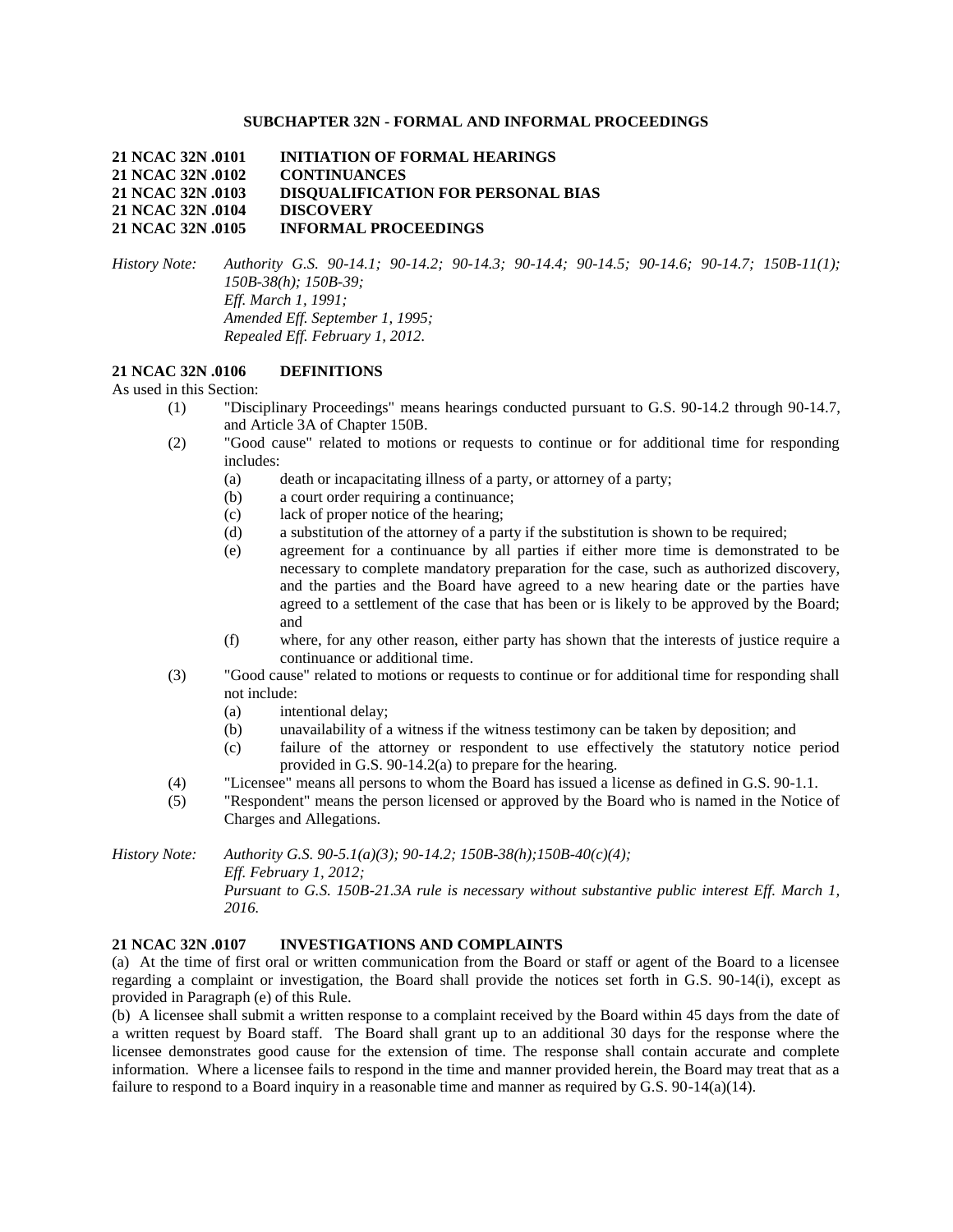(c) The licensee's written response to a complaint submitted to the Board in accordance with Paragraph (b) of this Rule shall be provided to the complainant upon written request as permitted in G.S. 90-16(e1), except that the response shall not be provided where the Board determines that the complainant has misused the Board's complaint process or that the release of the response would be harmful to the physical or mental health of the complainant who was a patient of the responding licensee.

(d) A licensee shall submit to an interview within 30 days from the date of an oral or written request from Board staff. The Board may grant up to an additional 15 days for the interview where the licensee demonstrates good cause for the extension of time. The responses to the questions and requests for information, including documents, during the interview shall be complete and accurate. Where respondent fails to respond in the time and manner provided herein, the Board may treat that as a failure to respond to a Board inquiry in a reasonable time and manner as required by G.S. 90-14(a)(14).

(e) The licensee who is the subject of a Board inquiry may retain and consult with legal counsel of his or her choosing in responding to the inquiries as set out in G.S. 90-14(i).

*History Note: Authority G.S. 90-5.1(a)(3); 90-14(a)(14); 90-14(i); 90-16(e1); Eff. February 1, 2012; Pursuant to G.S. 150B-21.3A rule is necessary without substantive public interest Eff. March 1, 2016.*

### **21 NCAC 32N .0108 INVESTIGATIVE INTERVIEWS BY BOARD MEMBERS**

(a) In addition to formal hearings pursuant to G.S. 90-14 and G.S. 90-14.2, the Board may ask a licensee to attend a non-public interview with members of the Board and staff to discuss a pending complaint or investigation. The invitation letter shall describe the matters of dispute or concern and shall enclose the notices required by G.S. 90- 14(i), if not previously issued. No individual shall be placed under oath to give testimony. Statements made or information provided by a licensee during this interview may, however, be used against such licensee in any subsequent formal hearing.

(b) As a result of the interview, the Board may ask that the licensee take actions as referred to in G.S. 90-14(k), may offer the licensee the opportunity to enter into a consent order or other public agreement that will be a matter of public record, may institute a formal public hearing concerning the licensee, or may take other action as the Board deems appropriate in each case.

(c) Unless ordered by the Board pursuant to G.S. 90-8, attendance at such an interview is not required. A licensee may retain legal counsel and have such counsel present during such interview.

(d) If ordered to appear for an interview, requests for continuances from interviews shall be filed with the President as soon as practicable and shall be granted only upon good cause shown.

*History Note: Authority G.S. 90-5.1(a)(3); 90-8; 90-14(a)(14);*

*Eff. February 1, 2012;*

*Pursuant to G.S. 150B-21.3A rule is necessary without substantive public interest Eff. March 1, 2016.*

# **21 NCAC 32N .0109 PRE-CHARGE CONFERENCE**

(a) Prior to issuing public Notice of Charges and Allegations against a licensee, the Board shall inform the licensee in writing of the right to request a pre-charge conference as set forth in G.S. 90-14(j). The written notice regarding the pre-charge conference shall be sent by certified mail, return receipt requested to the last mailing address registered with the Board.

(b) A request for a pre-charge conference must be:

- (1) in writing via delivery of a letter or by facsimile or electronic mail;
- (2) addressed to the coordinator identified in the written notice provided as set forth in Paragraph (a) of this Rule; and
- (3) received by the Board no later than 30 days from the date appearing on the written notice provided as set forth in Paragraph (a) of this Rule.

(c) Upon receipt of a request for a pre-charge conference, the coordinator shall schedule the conference to occur within 45 days and serve notice of the date and time of the conference on the licensee or on counsel for licensee, if the Board is aware licensee is represented by counsel.

(d) The pre-charge conference shall be conducted as provided in G.S. 90-14(j). The pre-charge conference will be conducted by telephone conference unless the interests of justice require otherwise or both parties agree to conduct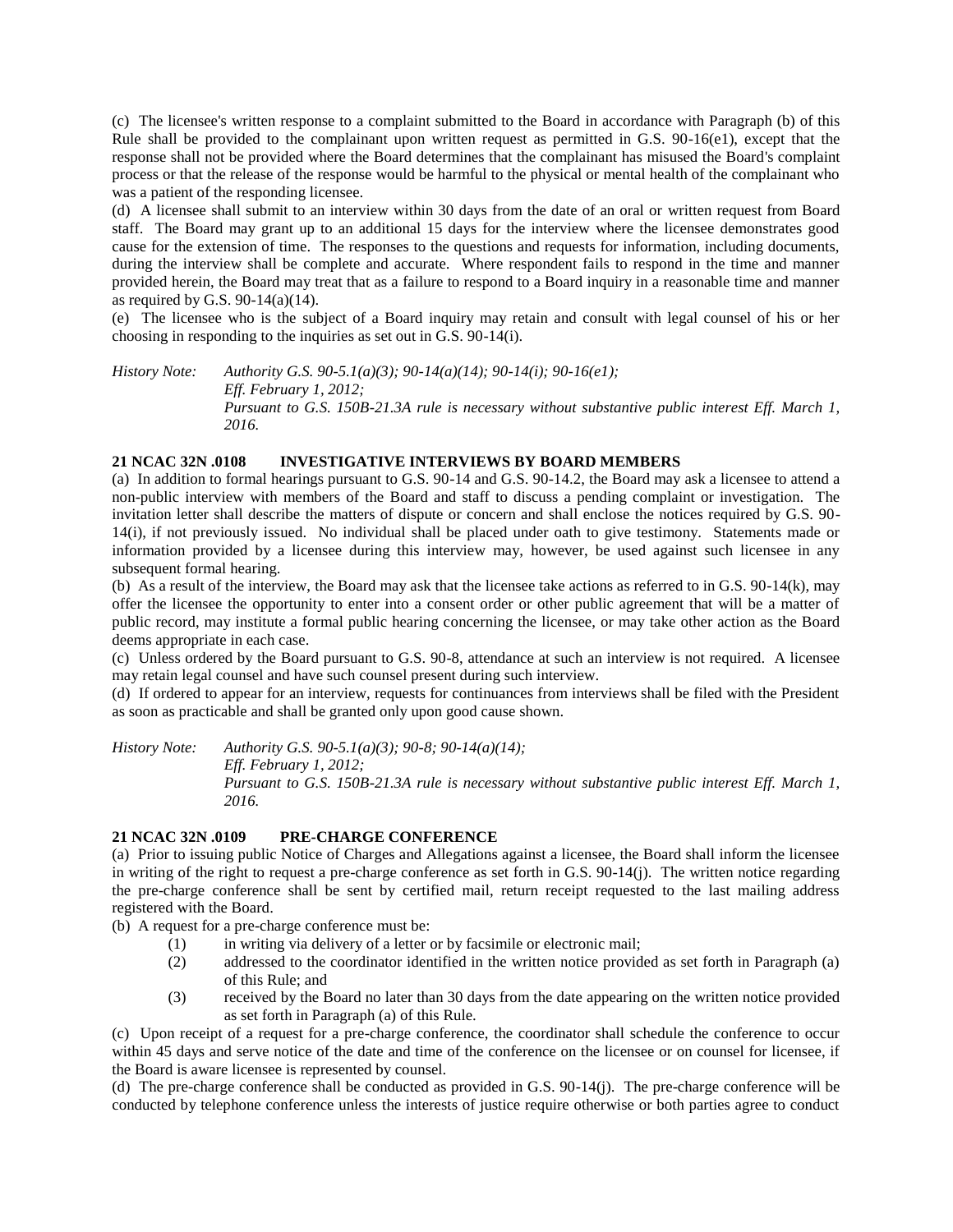the conference in person. No continuances of the pre-charge conference shall be allowed except when granted by the Board for good cause shown.

(e) The licensee may provide to the Board written documents not previously submitted by delivering those documents in electronic form to the coordinator identified in the written notice up to five days prior to the precharge conference.

(f) The Board shall provide information to the licensee during the pre-charge conference regarding the possibility of settlement of the pending matter prior to the issuance of a public notice of charges and allegations.

*History Note: Authority G.S. 90-5.1(a)(3); 90-14(j); Eff. February 1, 2012; Pursuant to G.S. 150B-21.3A rule is necessary without substantive public interest Eff. March 1, 2016.*

### **21 NCAC 32N .0110 INITIATION OF DISCIPLINARY HEARINGS**

(a) The Board shall issue a notice of charges and allegations only upon completion of an investigation, a finding by the Board or a committee of the Board that there exists a factual and legal basis for an action pursuant to any subsection of G.S. 90-14(a), and a pre-charge conference, if one was requested by the licensee.

(b) Disciplinary proceedings shall be initiated and conducted pursuant to G.S. 90-14 through G.S. 90-14.7 and G.S. 150B-38 through G.S. 150B-42.

(c) A pre-hearing conference shall be held not less than seven days before the hearing date unless waived by the Board President or designated presiding officer upon written request by either party. The purpose of the conference will be to simplify the issues to be determined, obtain stipulations in regards to testimony or exhibits, obtain stipulations of agreement on undisputed facts or the application of particular laws, consider the proposed witnesses for each party, identify and exchange documentary evidence intended to be introduced at the hearing, and consider such other matters that may be necessary or advisable for the efficient and expeditious conduct of the hearing.

(d) The pre-hearing conference shall be conducted in the offices of the Board, unless another site is designated by mutual agreement of all parties. When a face-to-face conference is impractical, the Board President or designated presiding officer may order the pre-hearing conference be conducted by telephone conference.

(e) The pre-hearing conference shall be an informal proceeding and shall be conducted by the Board President or designated presiding officer.

(f) All agreements, stipulations, amendments, or other matters resulting from the pre-hearing conference shall be in writing, signed by the presiding officer, Respondent, or Respondent's counsel, and Board counsel, and introduced into the record at the beginning of the disciplinary hearing.

(g) Motions for a continuance of a hearing shall be granted upon a showing of good cause. In determining whether to grant such motions, the Board shall consider the Guidelines for Resolving Scheduling Conflicts adopted by the State-Federal Judicial Council of North Carolina. Motions for a continuance must be in writing and received in the office of the Board no less than 14 calendar days before the hearing date. A motion for a continuance filed less than 14 calendar days from the date of the hearing shall be denied unless the reason for the motion could not have been ascertained earlier. Motions for continuance shall be ruled on by the Board President or designated presiding officer.

(h) The Respondent may challenge on the basis of personal bias or other reason for disqualification the fitness and competency of any Board member to hear and weigh evidence concerning the Respondent. Challenges must be in writing accompanied by affidavit setting forth with specificity the grounds for such challenge and must be filed with the Board President or designated presiding officer at least 14 days before the hearing except for good cause shown. Nothing contained in this Rule shall prevent a Respondent appearing before the Board at a formal hearing from making inquiry of Board members as to their knowledge of and personal bias concerning that person's case and making a motion based upon the responses to those inquiries that a Board member recuse himself or herself or be removed by the Board President or presiding officer.

(i) In any formal proceeding pursuant to G.S. 90-14.1 and G.S. 90-14.2, discovery may be obtained as provided in G.S. 90-8 and 150B-39 by either the Board or the Respondent. Any discovery request by a Respondent to the Board shall be filed with the Chief Executive Officer of the Board. Nothing herein is intended to prohibit a Respondent or Respondent's counsel from issuing subpoenas to the extent that such subpoenas are otherwise permitted by law or rule. The Board may issue subpoenas for the Board or a Respondent in preparation for or in the conduct of a contested case as follows:

(1) Subpoenas may be issued for the appearance of witnesses or the production of documents or information, either at the hearing or for the purposes of discovery;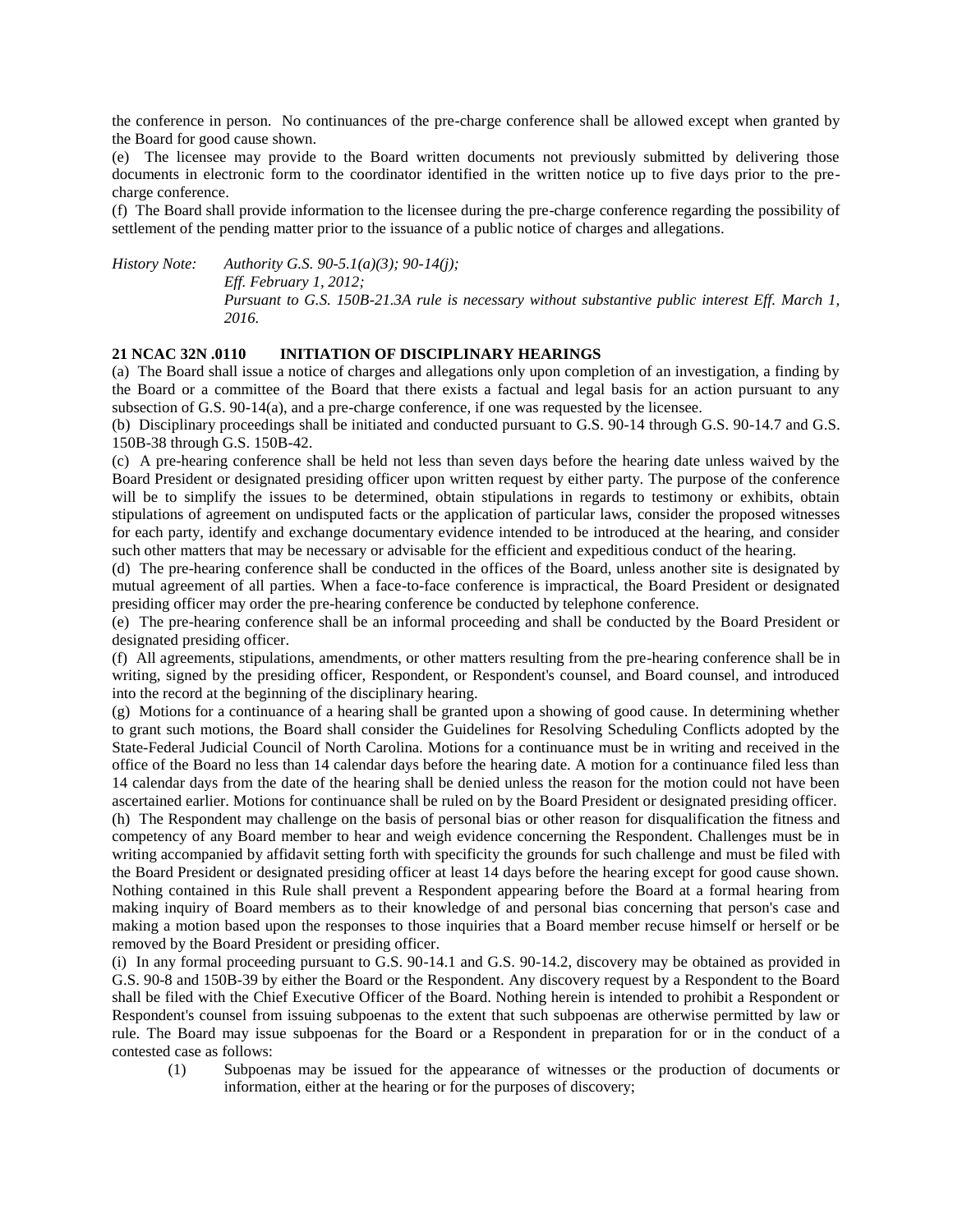- (2) Requests by a Respondent for subpoenas shall be made in writing to the Chief Executive Officer and shall include the following:
	- (A) the full name and home or business address of all persons to be subpoenaed; and
	- (B) the identification, with specificity, of any documents or information being sought;
- (3) Where Respondent makes a request for subpoenas and complies with the requirements in Subparagraph (2) of this Paragraph, the Board shall provide subpoenas promptly;
- (4) Subpoenas shall include the date, time, and place of the hearing and the name and address of the party requesting the subpoena. In the case of subpoenas for the purpose of discovery, the subpoena shall include the date, time, and place for responding to the subpoena; and
- (5) Subpoenas shall be served as provided by the Rules of Civil Procedure, G.S. 1A-1. The cost of service, fees, and expenses of any witnesses or documents subpoenaed shall be paid by the party requesting the witnesses.

(j) All motions, other than motions pursuant to Rules 12(b) and 56 of the North Carolina Rules of Civil Procedure related to a contested case shall be in writing and submitted to the Board at least 14 calendar days before the hearing. Pre-hearing motions shall be heard at the pre-hearing conference described in Paragraph (c) of this Rule. Motions filed fewer than 14 days before the hearing shall be considered untimely and shall not be considered unless the reason for the motion could not have been ascertained earlier. In such case, the motion shall be considered at the hearing prior to the commencement of testimony. The Board President or designated presiding officer shall hear the motions and any response from the non-moving party and rule on such motions. If the pre-hearing motions are heard by an Administrative Law Judge from the Office of Administrative Hearings the provisions of G.S. 150B-40(e) shall govern the proceedings.

(k) Dispositive motions made pursuant to Rules 12(b) and 56 of the North Carolina Rules of Civil Procedure shall be filed no later than 14 calendar days before the hearing. Dispositive motions shall be heard, and decided upon, by a quorum of the Board. The Board shall receive the assistance of independent counsel when deciding a dispositive motion.

*History Note: Authority G.S. 90-5.1(a)(3); 90-8; 90-14.1; 90-14.2; 90-14.3; 150B-38; 150B-39(c); Eff. February 1, 2012; Pursuant to G.S. 150B-21.3A rule is necessary without substantive public interest Eff. March 1, 2016; Amended Eff. July 1, 2019.*

# **21 NCAC 32N .0111 CONDUCTING DISCIPLINARY HEARINGS**

(a) Disciplinary hearings conducted before a majority of Board members shall be held at the Board's office or, by mutual consent, in another location where a majority of the Board has convened for the purpose of conducting business. For proceedings conducted by an administrative law judge, the venue shall be determined in accordance with G.S. 150B-38(e). All hearings conducted by the Medical Board are open to the public; however, portions are closed to protect the identity of patients pursuant to G.S. 90-16(b).

(b) All hearings by the Medical Board shall be conducted by a quorum of the Medical Board, except as provided in Subparagraph (1) and (2) of this Paragraph. The Medical Board President or his or her designee shall preside at the hearing. The Medical Board shall retain independent legal counsel to provide advice to the Board as set forth in G.S. 90-14.2. The quorum of the Medical Board shall hear all evidence, make findings of fact and conclusions of law, and issue an order reflecting the decision of the majority of the quorum of the Board. The final form of the order shall be determined by the presiding officer, who shall sign the order. When a majority of the members of the Medical Board is unable or elects not to hear a contested case:

- (1) The Medical Board may request the designation of an administrative law judge from the Office of Administrative Hearings to preside at the hearing so long as the Board has not alleged the licensee failed to meet an applicable standard of medical care. The provisions of G.S. 150B, Article 3A shall govern a contested case in which an administrative law judge is designated as the Hearing Officer; or
- (2) The Medical Board President may designate in writing three or more hearing officers to conduct hearings as a hearing committee to take evidence. The provisions of G.S. 90-14.5(a) through (d) shall govern a contested case in which a hearing committee is designated.

(c) If any party or attorney of a party or any other person in or near the hearing room engages in conduct which obstructs the proceedings or would constitute contempt if done in the General Court of Justice, the Board may apply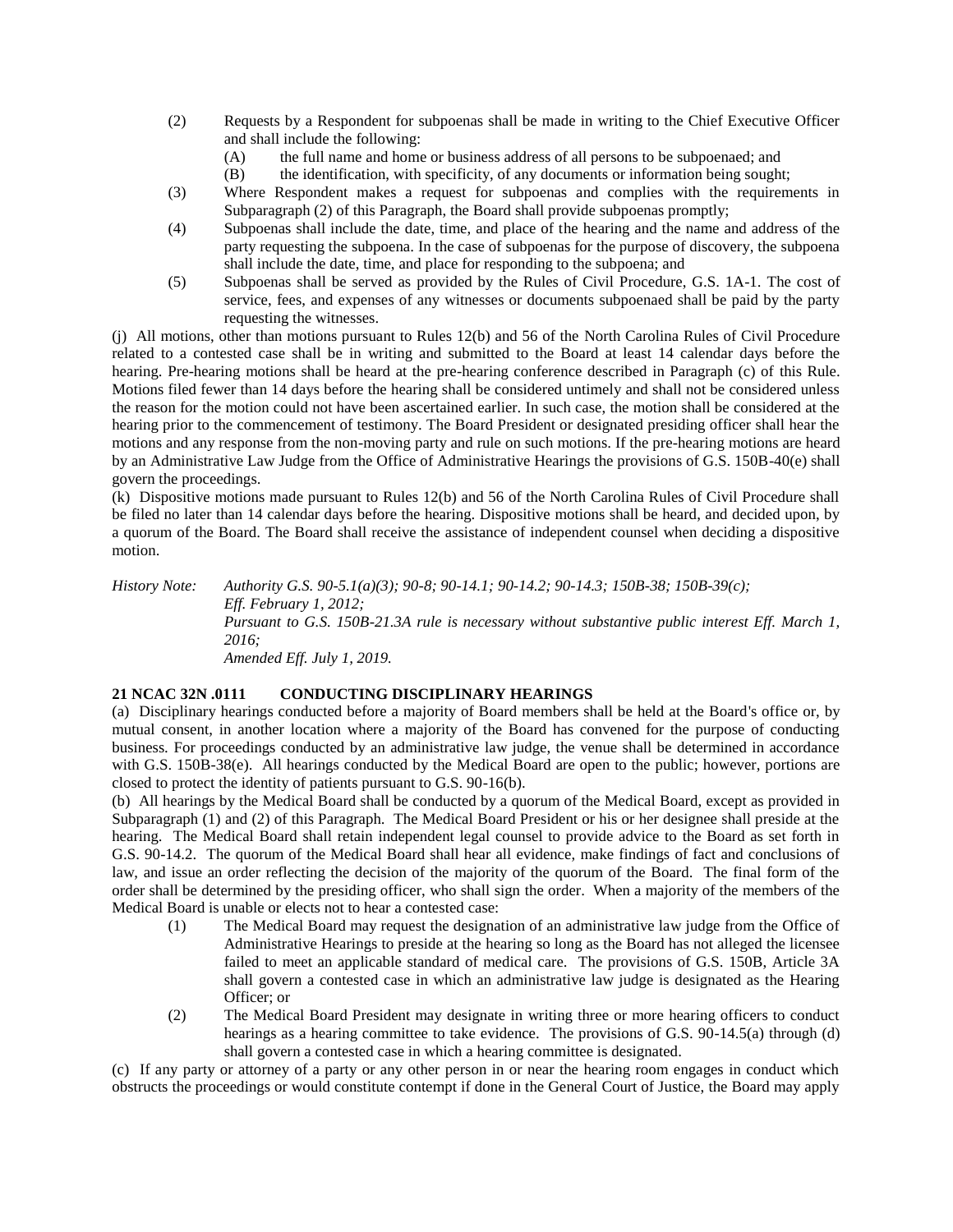to the applicable superior court for an order to show cause why the person(s) should not be held in contempt of the Board and its processes.

(d) During a hearing, if it appears in the interest of justice that further testimony should be received and sufficient time does not remain to conclude the testimony, the Medical Board may continue the hearing to a future date to allow for the additional testimony to be taken by deposition or to be presented orally. In such situations and to such extent as possible, the seated members of the Medical Board shall receive the additional testimony. If new members of the Board or a different independent counsel must participate, a copy of the transcript of the hearing shall be provided to them prior to the receipt of the additional testimony.

(e) All parties have the right to present evidence, rebuttal testimony, and argument with respect to the issues of law, and to cross-examine witnesses. The North Carolina Rules of Evidence in G.S. 8C apply to contested case proceedings, except as provided otherwise in this Rule, G.S. 90-14.6 and G.S. 150B-41.

*History Note: Authority G.S. 90-5.1(a)(3); 90-14.2; 90-14.5; 90-14.6; 90-14.7; 90-16(b); 150B-38(e)(h); 150B-40; 150B-41; 150B-42; Eff. February 1, 2012; Pursuant to G.S. 150B-21.3A rule is necessary without substantive public interest Eff. March 1, 2016.*

# **21 NCAC 32N .0112 POST HEARING MOTIONS**

(a) Following a disciplinary hearing either party may request a new hearing or to reopen the hearing for good cause as provided in G.S. 90-14.7. For the purposes of this Rule, good cause is defined as any of the grounds set out in Rule 59 of the North Carolina Rules of Civil Procedure and complying with the following requirements:

- (1) Following hearings conducted by a quorum of the Board, a motion for a new hearing or to reopen the hearing to take new evidence shall be served, in writing, on the presiding officer of the disciplinary hearing no later than 20 days after service of the final order upon the respondent. Supporting affidavits, if any, and a memorandum setting forth the basis of the motion together with supporting authorities, shall be filed with the motion. The opposing party has 20 days from service of the motion to file a written response, any reply affidavits, and a memorandum with supporting authorities. A quorum of the Board shall rule on the motion based on the parties' written submissions and oral arguments, if the Board permitted any; and
- (2) Following hearings conducted by a hearing panel pursuant to G.S. 90-14.5, a motion for a new hearing or to reopen the hearing to take new evidence shall be served, in writing, on the presiding officer of the hearing panel no later than 20 days after service of the recommended decision upon the respondent or respondent's counsel. Supporting affidavits, if any, and a memorandum setting forth the basis of the motion together with supporting authorities, shall be filed with the motion. The opposing party has 20 days from service of the motion to file a written response, any reply affidavits, and a memorandum with supporting authorities. The hearing panel shall rule on the motion based on the parties' written submission and oral arguments, if the Board permitted any.

(b) Either party may file a motion for relief from the final order of the Board based on any of the grounds set out in Rule 60 of the North Carolina Rules of Civil Procedure. Relief from the final order of the Board shall not be permitted later than one year after the effective date of the final order from which relief is sought. Motions pursuant to this section will be heard and decided in the same manner as motions submitted pursuant to Subparagraph  $(a)(1)$ of this Rule.

(c) The filing of a motion under Subparagraph (a)(1) or Paragraph (b) of this Rule does not automatically stay or otherwise affect the effective date of the final order.

*History Note: Authority G.S. 90-5.1(a)(3); 90-14.7; Eff. February 1, 2012; Pursuant to G.S. 150B-21.3A rule is necessary without substantive public interest Eff. March 1, 2016.*

### **21 NCAC 32N .0113 CORRECTION OF CLERICAL MISTAKES**

Clerical mistakes in orders or other parts of the record from a formal hearing and errors therein arising from oversight or omission may be corrected by the Board President or designated presiding officer at any time on his or her own initiative or on the motion of any party and after such notice, if any, as the Board President or designated presiding officer orders. After the filing by a respondent of an appeal to the Superior Court of the Board's